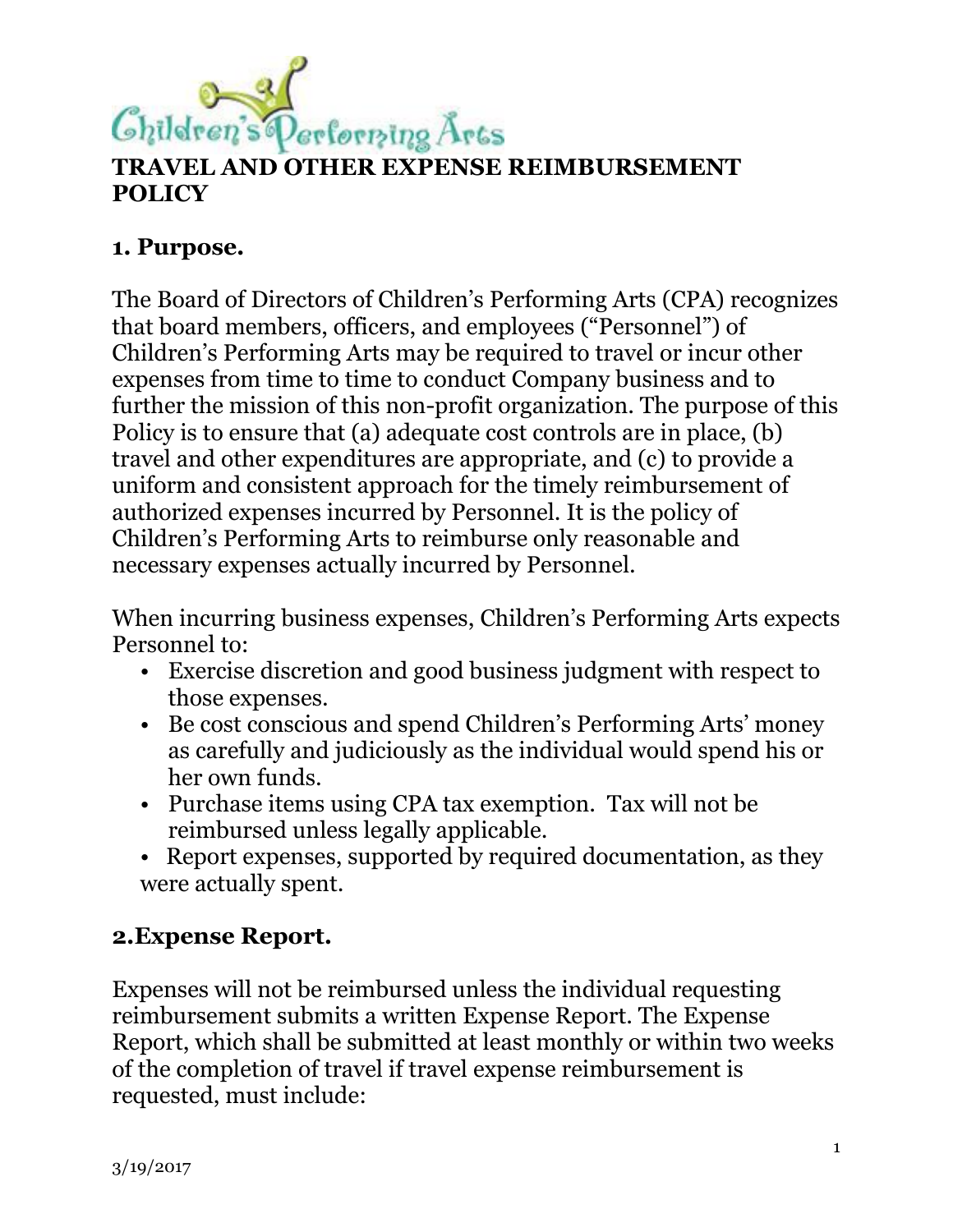

• The individual's name.

• If reimbursement for travel is requested, the date, origin, destination and purpose of the trip, including a description of each Company-related activity during the trip.

• The name and affiliation of all people for whom expenses are claimed (i.e., people on whom money is spent in order to conduct Children's Performing Arts' business).

• An itemized list of all expenses for which reimbursement is requested.

## **3. Receipts.**

Receipts are required for all expenditures billed directly to Children's Performing Arts, such as airfare and hotel charges. No expense will be reimbursed to Personnel unless the individual requesting reimbursement submits with the Expense Report written receipts from each vendor (not a credit card receipt or statement) showing the vendor's name, a description of the services provided (if not otherwise obvious), the date, and the total expenses, including tips (if applicable).

## **4. General Travel Requirements.**

# **A. Advance Approval**.

All trips involving air travel or at least one overnight stay must be approved in advance by the individual's supervisor; however, any out-of-state travel must be approved by Children's Performing Arts' President or his/her designee.

#### **B.Necessity of Travel.**

In determining the reasonableness and necessity of travel expenses, Personnel and the person authorizing the travel shall consider the ways in which Children's Performing Arts will benefit from the travel and weigh those benefits against the anticipated costs of the travel.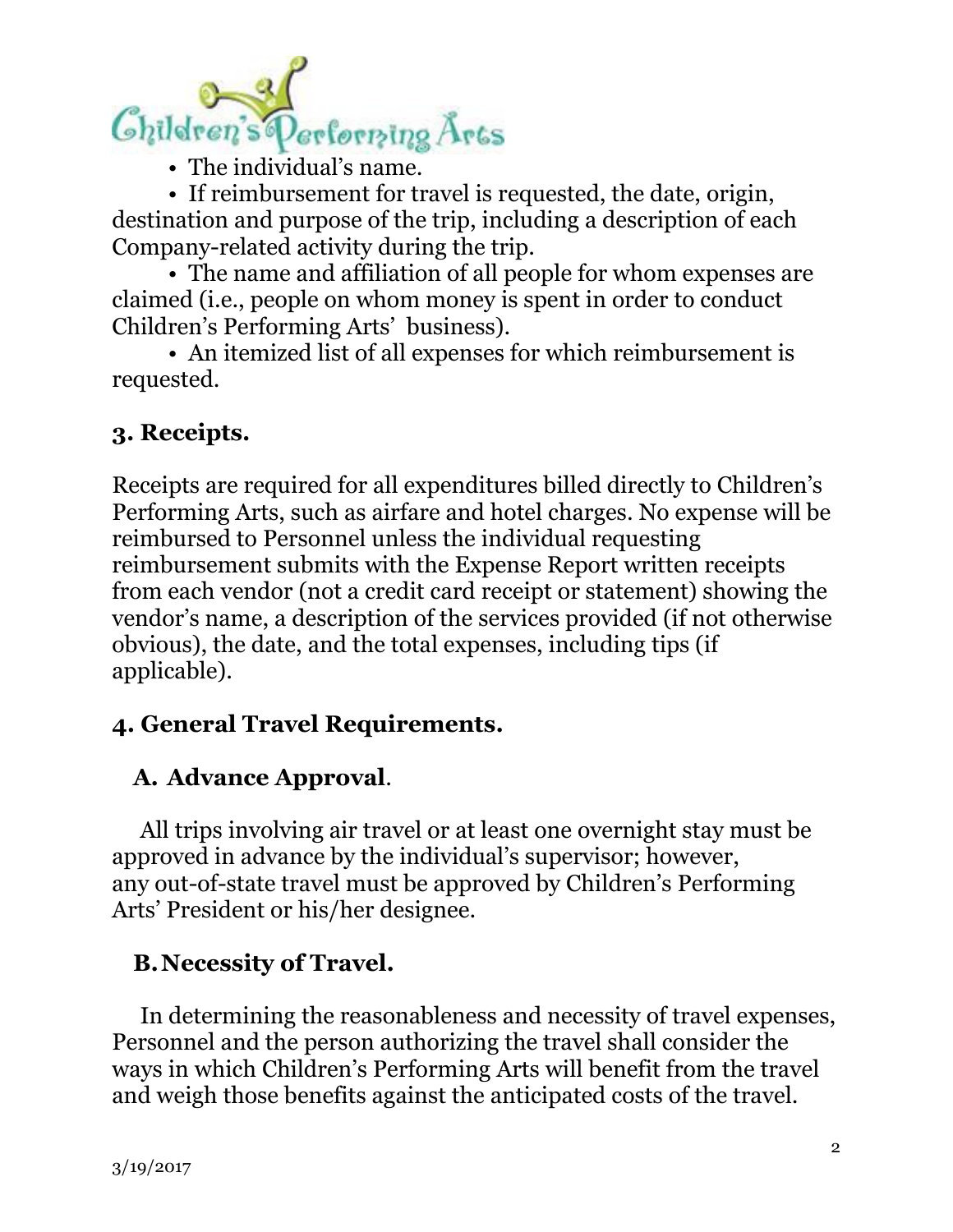# Children's Performing Arts

The same considerations shall be taken into account in deciding whether a particular individual's presence on a trip is necessary. In determining whether the benefits to Children's Performing Arts outweigh the costs, less expensive alternatives, such as participation by telephone or video conferencing, or the availability of local programs or training opportunities, shall be considered.

# **C. Personal and Spousal Travel Expenses.**

Individuals traveling on behalf of Children's Performing Arts may incorporate personal travel or business with their Company-related trips; however, Personnel shall not arrange Company travel at a time that is less advantageous to Children's Performing Arts or involving greater expense to Children's Performing Arts in order to accommodate personal travel plans. Any additional expenses incurred as a result of personal travel, including but not limited to extra hotel nights, additional stopovers, meals or transportation, are the sole responsibility of the individual and will not be reimbursed by Children's Performing Arts. Expenses associated with travel of an individual's spouse, family or friends will not be reimbursed by Children's Performing Arts.

# **5. Air Travel.**

A. General.

Air travel reservations should be made as far in advance as possible in order to take advantage of reduced fares. Children's Performing Arts will reimburse or pay only the cost of the lowest coach class fare actually available for direct, non-stop flights from the airport nearest the individual's home or office to the airport nearest the destination.

B. Saturday Stays.

Personnel traveling on behalf of Children's Performing Arts are not required to stay over Saturday nights in order to reduce the price of an airline ticket. An individual who chooses to stay over a Saturday night shall be reimbursed for reasonable lodging and meal expenses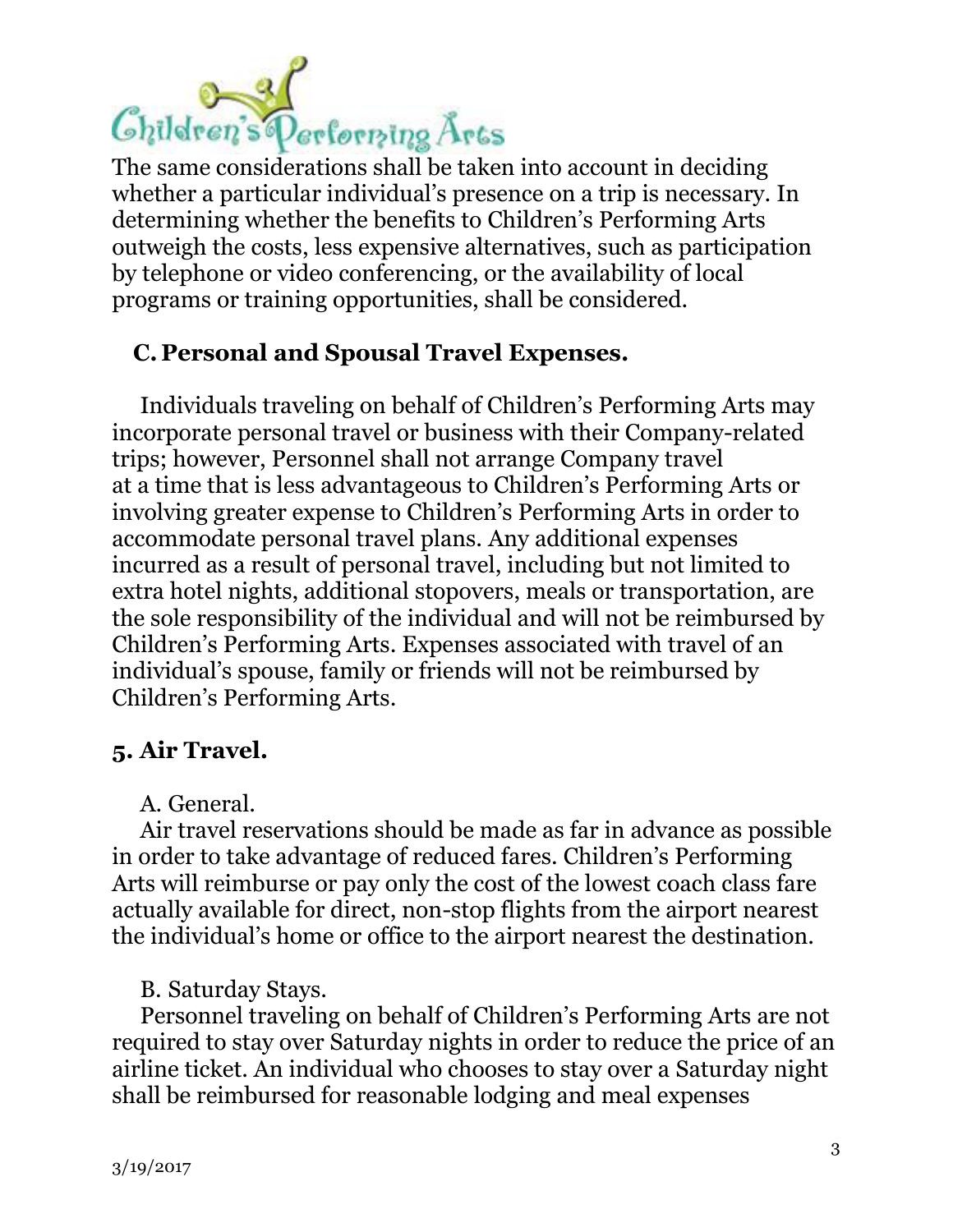

incurred over the weekend to the extent the expenses incurred do not exceed the difference between the price of the Saturday night stay ticket and the price of the lowest price available ticket that would not include a Saturday night stay. To receive reimbursement for such lodging and meal expenses, the individual must supply, along with the Expense Report, documentation of the amount of the difference between the price of the Saturday stay and non-Saturday stay airline tickets.

C. Frequent Flyer Miles and Compensation for Denied Boarding.

Personnel traveling on behalf of Children's Performing Arts may accept and retain frequent flyer miles and compensation for denied boarding for their personal use. Individuals may not deliberately patronize a single airline to accumulate frequent flyer miles if less expensive comparable tickets are available on another airline.

## **6. Lodging.**

Personnel traveling on behalf of Children's Performing Arts may be reimbursed at the single room rate for the reasonable cost of hotel accommodations. Convenience, the cost of staying in the city in which the hotel is located, and proximity to other venues on the individual's itinerary shall be considered in determining reasonableness. Personnel shall make use of available corporate and discount rates for hotels. "Deluxe" or "luxury" hotel rates will not be reimbursed.

## **7. Out-Of-Town Meals.**

Personnel traveling on behalf of Children's Performing Arts are reimbursed for the reasonable and actual cost of meals (including tips) subject to a maximum per diem meal allowance of \$46 per day and the terms and conditions established by Children's Performing Arts relating to the per diem meal allowance.

## **8. Ground Transportation.**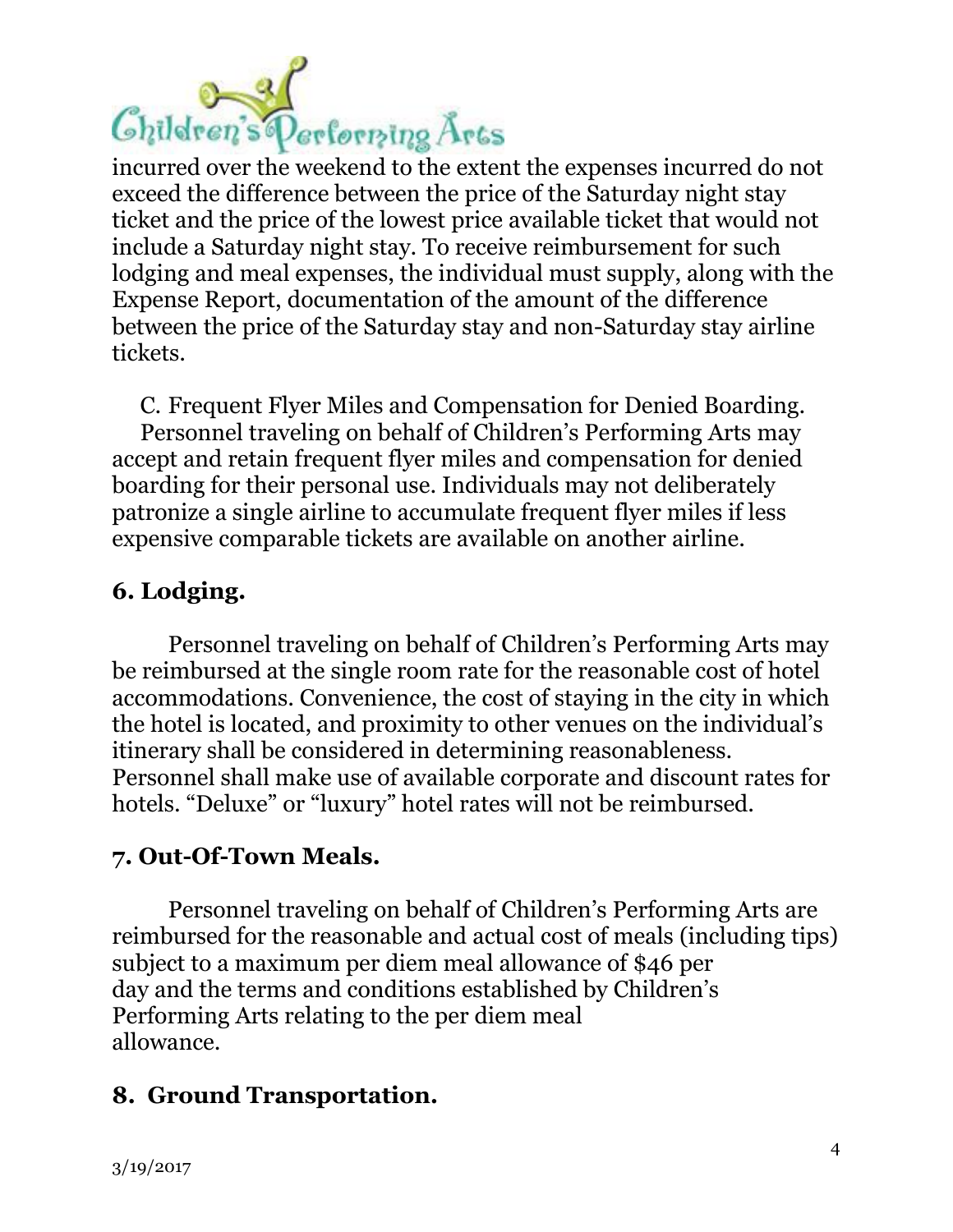

Employees are expected to use the most economical ground transportation appropriate under the circumstances and should generally use the following, in this order of desirability:

#### Courtesy Cars

Many hotels have courtesy cars, which will take you to and from the airport at no charge. The hotel will generally have a well-marked courtesy phone at the airport if this service is available. Employees should take advantage of this free service whenever possible.

#### Airport Shuttle or Bus

Airport shuttles or buses generally travel to and from all major hotels for a small fee. At major airports such services are as quick as a taxi and considerably less expensive. Airport shuttle or bus services are generally located near the airport's baggage claim area.

#### Taxis

When courtesy cars and airport shuttles are not available, a taxi is often the next most economical and convenient form of transportation when the trip is for a limited time and minimal mileage is involved. A taxi may also be the most economical mode of transportation between an individual's home and the airport.

#### Rental Cars

Car rentals are expensive so other forms of transportation should be considered when practical. Employees will be allowed to rent a car while out of town provided that advance approval has been given by the individual's supervisor and that the cost is less than alternative methods of transportation.

#### **9. Personal Cars.**

Personnel are compensated for use of their personal cars when used for Company business. When individuals use their personal car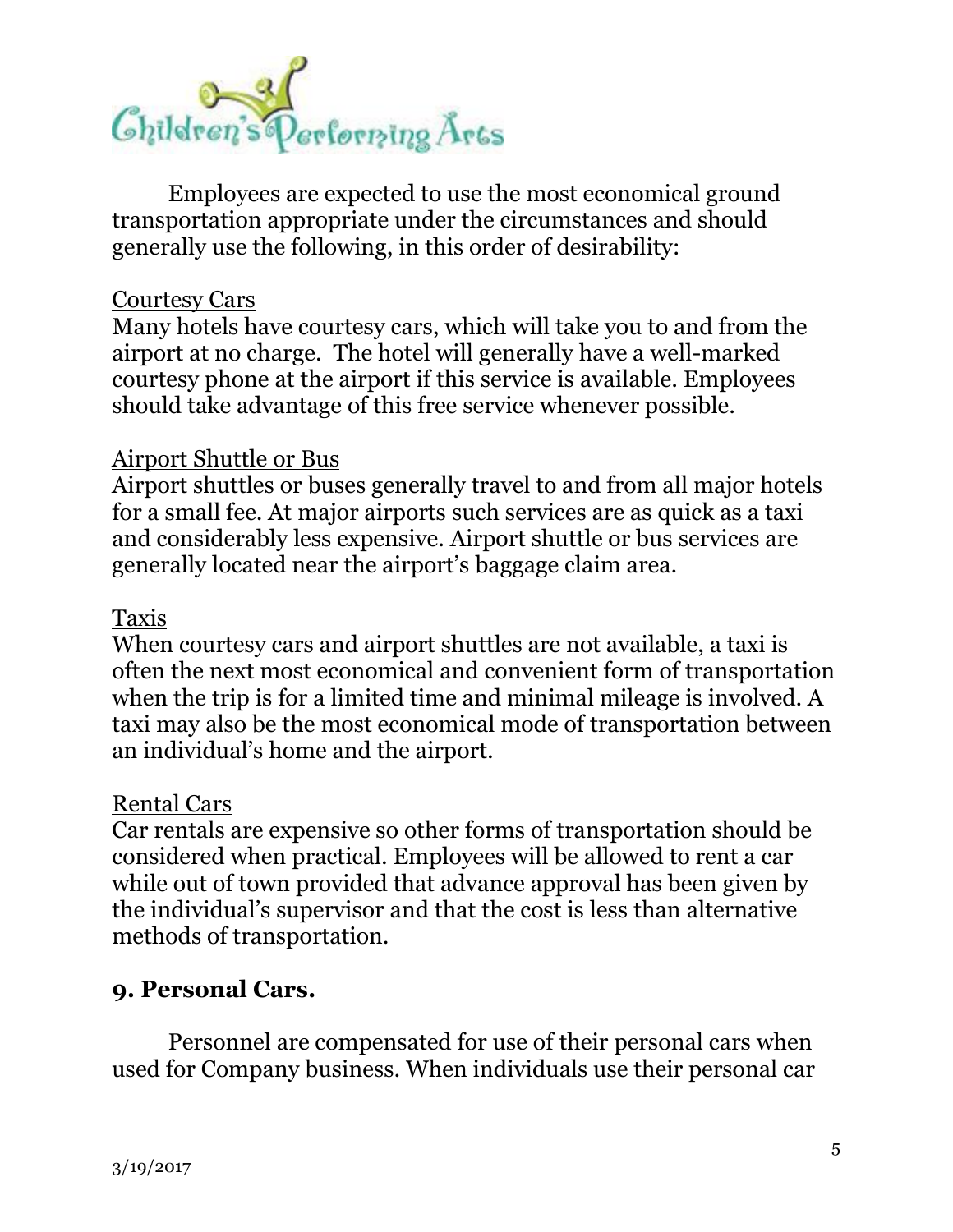

for such travel, including travel to and from the airport, mileage will be allowed at the currently approved IRS rate per mile.

In the case of individuals using their personal cars to take a trip that would normally be made by air, e.g., Minneapolis to Milwaukee, mileage will be allowed at the currently approved rate; however, the total mileage reimbursement will not exceed the sum of the lowest available round trip coach airfare.

### **10. Parking/Tolls.**

Parking and toll expenses, including charges for hotel parking, incurred by Personnel traveling on Company business will be reimbursed. The costs of parking tickets, fines, car washes, valet service, etc., are the responsibility of the employee and will not be reimbursed.

On-airport parking is permitted for short business trips. For extended trips, Personnel should use off-airport facilities.

#### **11. Entertainment and Business Meetings.**

Reasonable expenses incurred for business meetings or other types of business-related entertainment will be reimbursed only if the expenditures are approved in advance by the executive director or president of Children's Performing Arts and qualify as tax deductible expenses. Detailed documentation for any such expense must be provided, including:

- date and place of entertainment.
- nature of expense.
- names, titles and corporate affiliation of those entertained.
- a complete description of the business purpose for the activity including the specific business matter discussed.

• vendor receipts (not credit card receipts or statements) showing the vendor's name, a description of the services provided, the date, and the total expenses, including tips (if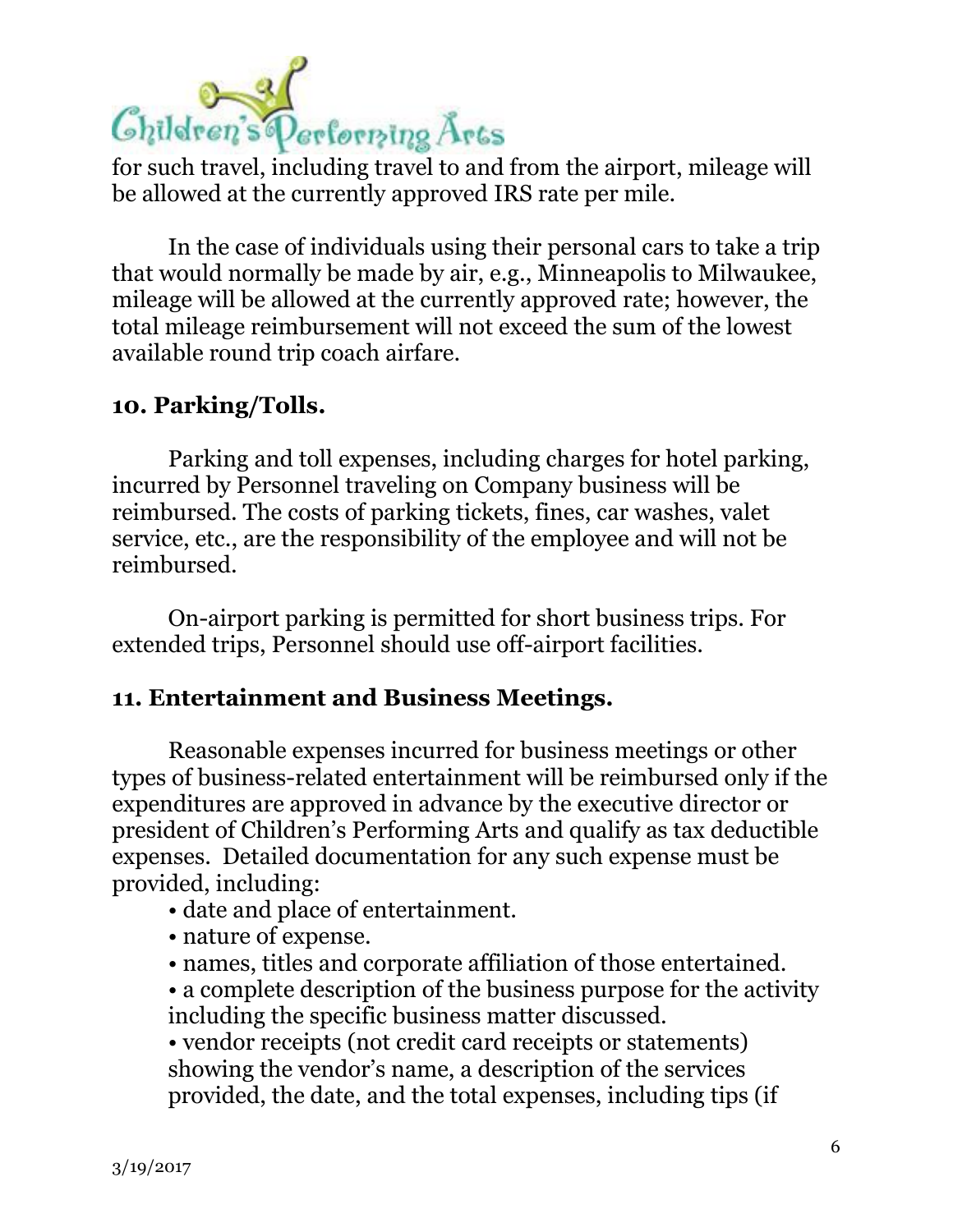

# **12. Other Expenses.**

Reasonable Children's Performing Arts -related telephone and fax charges due to absence of Personnel from the individual's place of business are reimbursable. In addition, reasonable and necessary gratuities that are not covered under meals may be reimbursed. Finally, emergency secretarial work and/or postal charges incurred are reimbursable for the purpose of work on behalf of Children's Performing Arts.

# **13. Non-Reimbursable Expenditures.**

Children's Performing Arts maintains a strict policy that expenses in any category that could be perceived as lavish or excessive will not be reimbursed, as such expenses are inappropriate for reimbursement by a nonprofit, charitable organization. Expenses that are not reimbursable\* include, but are not limited to:

- Travel insurance.
- First class tickets or upgrades.

• When lodging accommodations have been arranged by Children's Performing Arts and the individual elects to stay elsewhere, reimbursement is made at the amount no higher than the rate negotiated by Children's Performing Arts. Reimbursement shall not be made for transportation between

the alternate lodging and the meeting site.

- Limousine travel.
- Movies, liquor or bar costs.
- Membership dues at any country club, private club, athletic club, golf club, tennis club or similar recreational organization. •Participation in or attendance at golf, tennis or sporting events, without the advance approval of the chairman of the board or his designee.
- Purchase of golf clubs or any other sporting equipment.
- Spa or exercise charges.